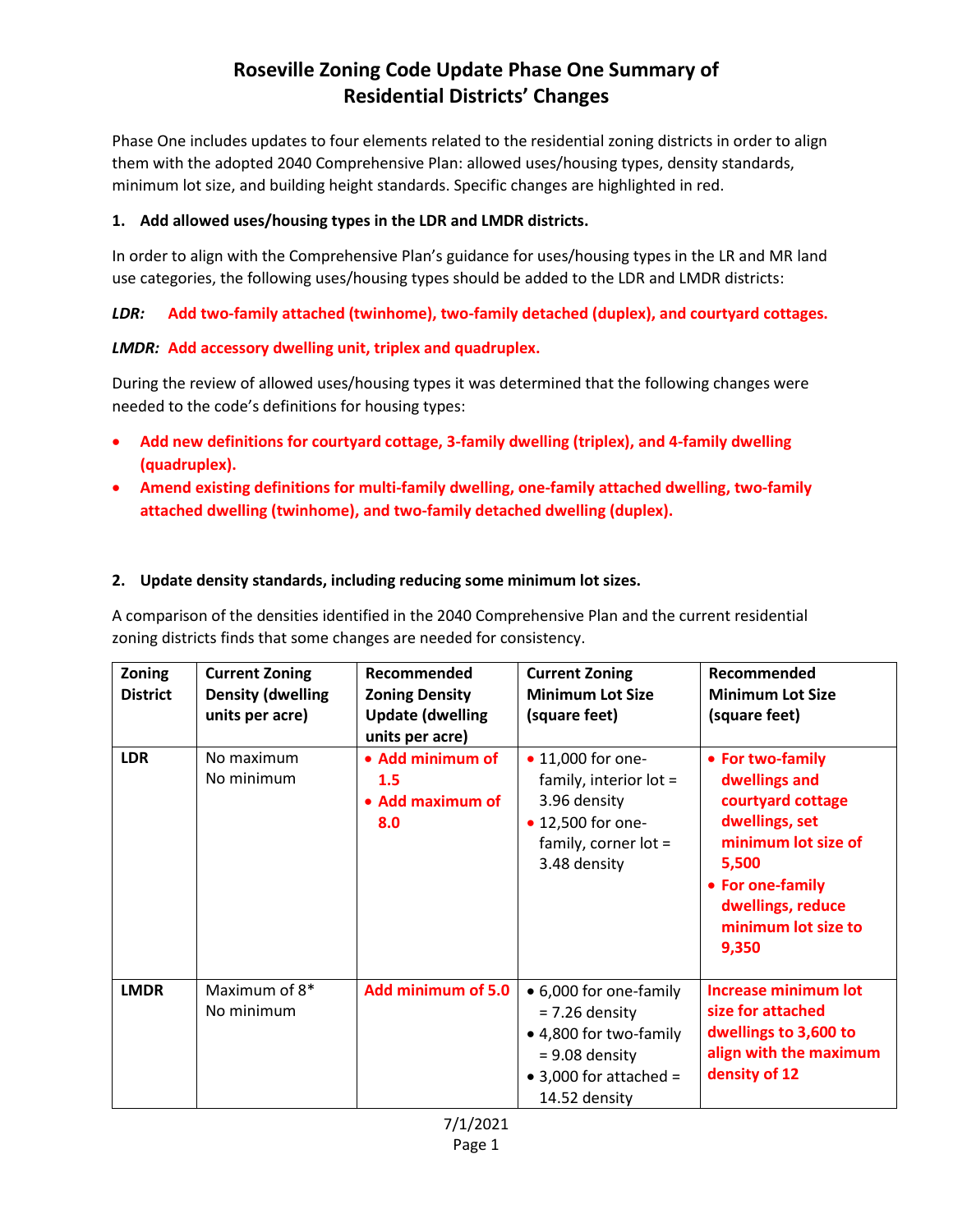# **Roseville Zoning Code Update Phase One Summary of Residential Districts' Changes**

| Zoning<br><b>District</b> | <b>Current Zoning</b><br><b>Density (dwelling</b><br>units per acre) | Recommended<br><b>Zoning Density</b><br><b>Update (dwelling</b><br>units per acre) | <b>Current Zoning</b><br><b>Minimum Lot Size</b><br>(square feet)                                                                                                                            | Recommended<br><b>Minimum Lot Size</b><br>(square feet) |
|---------------------------|----------------------------------------------------------------------|------------------------------------------------------------------------------------|----------------------------------------------------------------------------------------------------------------------------------------------------------------------------------------------|---------------------------------------------------------|
| <b>MDR</b>                | $5 - 12*$                                                            | No recommended<br>updates                                                          | • 4,800 for one-family<br>$= 9.08$ density<br>• 3,600 for two-family<br>$= 12.10$ density<br>$\bullet$ 3,600 for attached =<br>12.10 density<br>• 3,600 for multifamily<br>$= 12.10$ density | No recommended<br>updates                               |
| <b>HDR</b>                | $12 - 24**$<br>$24 - 36***$                                          | <b>Allow densities</b><br>higher than 24 by<br><b>CUP</b>                          | None                                                                                                                                                                                         | No recommended<br>updates                               |

\* Averaged across development site

\*\* Density in the HDR-1 district may be increased to 36 dwelling units/net acre with approved conditional use

\*\*\* Density in the HDR-2 district may be increased to more than 36 dwelling units/net acre with approved conditional use

## **3. Update maximum building heights.**

As directed in the 2040 Comprehensive Plan, updates are being proposed relative to the scale of development. During the analysis it was determined that the appropriate measure for scale between zoning districts is building height. As can be seen in the table below, currently building height differs not only between zoning districts but also between individual uses/housing types within each district. It is recommended that the zoning code be modified so that differences between building heights are by zoning district rather than uses/housing types as it allows for a similar scale amongst all the uses within the district.

| Zoning<br><b>District</b> | Scale Based on 2040<br><b>Comp Plan Land Use</b><br><b>Categories</b> | <b>Current Zoning Building</b><br><b>Height Maximum (feet)</b>                               | <b>Recommended Building</b><br><b>Height Maximum (feet)</b> |
|---------------------------|-----------------------------------------------------------------------|----------------------------------------------------------------------------------------------|-------------------------------------------------------------|
| <b>LDR</b>                | Small                                                                 | 1-family - $30'$                                                                             | 30'                                                         |
| <b>LMDR</b>               | Small                                                                 | 1-family detached - 30'<br>2-family - $30'$<br>1-family attached - 35'                       | 35'                                                         |
| <b>MDR</b>                | Medium                                                                | 1-family detached - 30'<br>2-family - $30'$<br>1-family attached - 35'<br>Multi-family - 40' | 45'                                                         |
| <b>HDR</b>                | Medium to large                                                       | 1-family attached - 35'<br>Multi-family - 45'<br>Multi-family - 65' (CUP)                    | 55'<br>More than 55' (CUP)                                  |